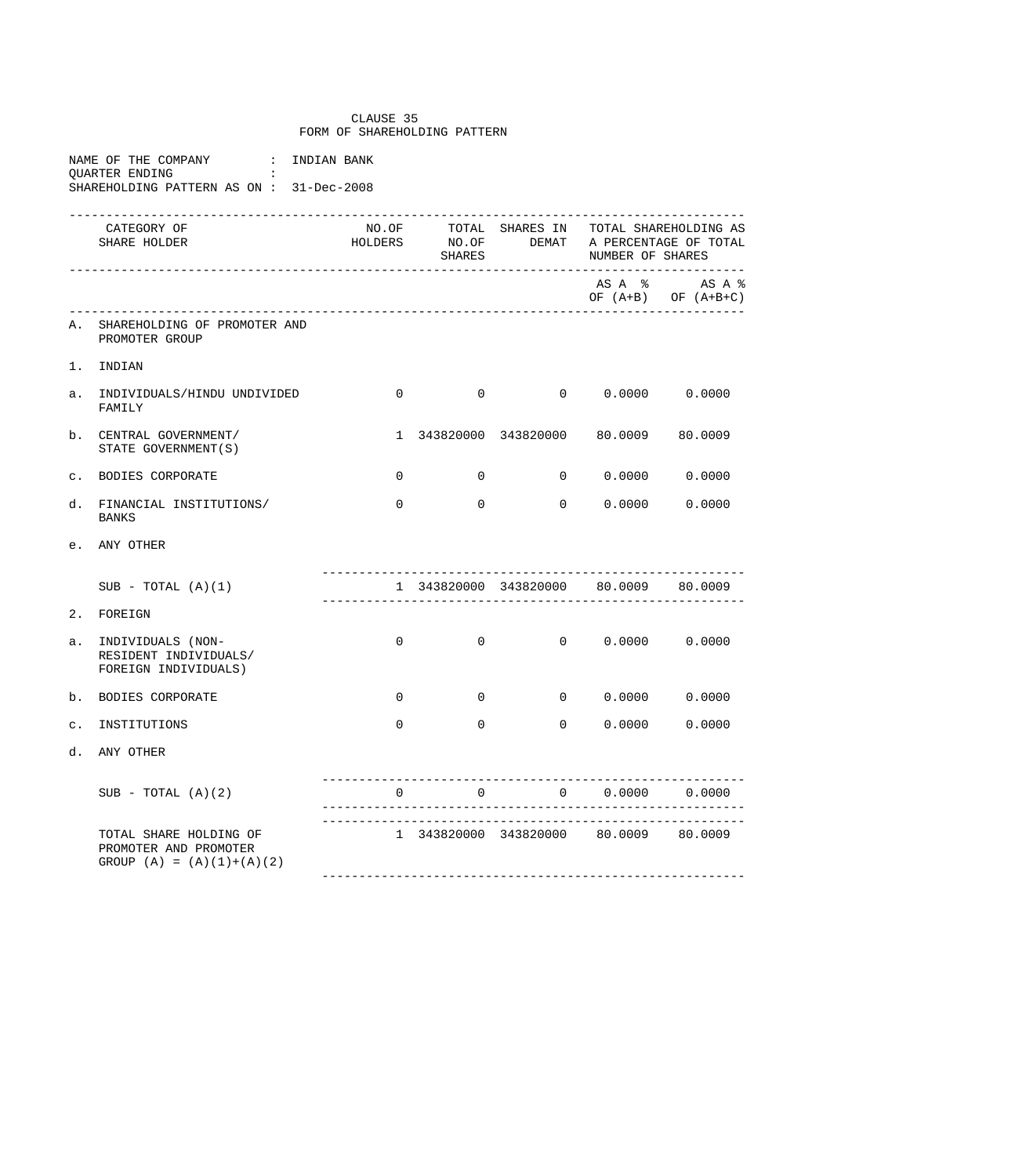|    | CATEGORY OF<br>SHARE HOLDER                                                                  |                         | SHARES         |                                                                                                                       | NO.OF TOTAL SHARES IN TOTAL SHAREHOLDING AS<br>HOLDERS NO.OF DEMAT A PERCENTAGE OF TOTAL<br>NUMBER OF SHARES |                                        |  |
|----|----------------------------------------------------------------------------------------------|-------------------------|----------------|-----------------------------------------------------------------------------------------------------------------------|--------------------------------------------------------------------------------------------------------------|----------------------------------------|--|
|    |                                                                                              |                         |                |                                                                                                                       |                                                                                                              | ASA % ASA %<br>OF $(A+B)$ OF $(A+B+C)$ |  |
|    | B. PUBLIC SHAREHOLDING                                                                       |                         |                |                                                                                                                       |                                                                                                              |                                        |  |
|    | 1. INSTITUTIONS                                                                              |                         |                |                                                                                                                       |                                                                                                              |                                        |  |
|    | a. MUTUAL FUNDS/UTI                                                                          |                         |                | 56 11952818 11952818 2.7812 2.7812                                                                                    |                                                                                                              |                                        |  |
| b. | FINANCIAL INSTITUTIONS/<br>BANKS                                                             |                         |                | 12 1478165 1478165 0.3439 0.3439                                                                                      |                                                                                                              |                                        |  |
|    | C. CENTRAL GOVERNMENT/<br>STATE GOVERNMENT (S)                                               | $\mathbf 0$             | $\overline{0}$ |                                                                                                                       | $0 \t 0.0000 \t 0.0000$                                                                                      |                                        |  |
|    | d. VENTURE CAPITAL FUNDS                                                                     | $\mathbf{0}$            | $\overline{0}$ |                                                                                                                       | $0 \qquad 0.0000 \qquad 0.0000$                                                                              |                                        |  |
|    | e. INSURANCE COMPANIES                                                                       | $\overline{0}$          |                | $0 \t 0 \t 0.0000 \t 0.0000$                                                                                          |                                                                                                              |                                        |  |
|    | f. FOREIGN INSTITUTIONAL<br>INVESTORS                                                        |                         |                | 97  54882883  54882883  12.7702  12.7702                                                                              |                                                                                                              |                                        |  |
|    | q. FOREIGN VENTURE<br>CAPITAL INVESTORS                                                      | $\mathbf 0$             |                | $\overline{0}$                                                                                                        | $0\qquad 0.0000\qquad 0.0000$                                                                                |                                        |  |
|    | h. ANY OTHER                                                                                 |                         |                |                                                                                                                       |                                                                                                              |                                        |  |
|    | $SUB - TOTAL (B)(1)$                                                                         |                         |                | 165 68313866 68313866 15.8954 15.8954                                                                                 |                                                                                                              |                                        |  |
|    | 2. NON-INSTITUTIONS                                                                          |                         |                |                                                                                                                       |                                                                                                              |                                        |  |
|    | a. BODIES CORPORATE                                                                          |                         |                | 650  4036692  4036692  0.9392  0.9392                                                                                 |                                                                                                              |                                        |  |
| b. | INDIVIDUALS -<br>HOLDING NOMINAL SHARE CAPITAL<br>UPTO RS. 1 LAKH                            |                         |                |                                                                                                                       |                                                                                                              |                                        |  |
|    | II INDIVIDUAL SHAREHOLDERS<br>HOLDING NOMINAL SHARE CAPITAL<br>IN EXCESS OF RS. 1 LAKH       |                         |                | 15 404993 404993 0.0942 0.0942                                                                                        |                                                                                                              |                                        |  |
|    | c. ANY OTHER<br>CLEARING MEMBERS                                                             |                         |                | 187  240691  240691  0.0560  0.0560                                                                                   |                                                                                                              |                                        |  |
|    | DIRECTORS AND THEIR RELATIVES                                                                | $\overline{\mathbf{3}}$ |                |                                                                                                                       |                                                                                                              |                                        |  |
|    | Escrow Account                                                                               |                         |                |                                                                                                                       |                                                                                                              |                                        |  |
|    | HINDU UNDIVIDED FAMILIES                                                                     |                         |                | $\begin{array}{cccccccc} 1 & 11063 & 11063 & 0.0025 & 0.0025 \\ 1064 & 284140 & 284140 & 0.0661 & 0.0661 \end{array}$ |                                                                                                              |                                        |  |
|    | NON RESIDENT INDIANS                                                                         |                         |                | 742  404235  404235  0.0940  0.0940                                                                                   |                                                                                                              |                                        |  |
|    | TRUSTS                                                                                       | 11                      |                | 47856  47856  0.0111  0.0111                                                                                          |                                                                                                              |                                        |  |
|    |                                                                                              |                         |                | 2008 989014 989014 0.2301 0.2301                                                                                      |                                                                                                              |                                        |  |
|    |                                                                                              |                         |                |                                                                                                                       |                                                                                                              |                                        |  |
|    | $SUB - TOTAL (B)(2)$                                                                         |                         |                | 81677 17636134 17635173 4.1036 4.1036                                                                                 |                                                                                                              |                                        |  |
|    | TOTAL PUBLIC SHAREHOLDING<br>$(B) = (B)(1)+(B)(2)$                                           |                         |                | 81842 85950000 85949039 19.9990 19.9990                                                                               |                                                                                                              |                                        |  |
|    | TOTAL $(A)+(B)$                                                                              |                         |                | 81843 429770000 429769039 100.0000 100.0000                                                                           |                                                                                                              |                                        |  |
|    | C. SHARES HELD BY<br>CUSTODIANS AND AGAINST<br>WHICH DEPOSITORY RECEIPTS<br>HAVE BEEN ISSUED |                         | $\Omega$       | $0 \qquad \qquad 0 \qquad \qquad 0.0000 \qquad \qquad 0.0000$                                                         |                                                                                                              |                                        |  |
|    | GRAND TOTAL $(A)+(B)+(C)$                                                                    |                         |                | 81843 429770000 429769039                                                                                             |                                                                                                              | 100.0000                               |  |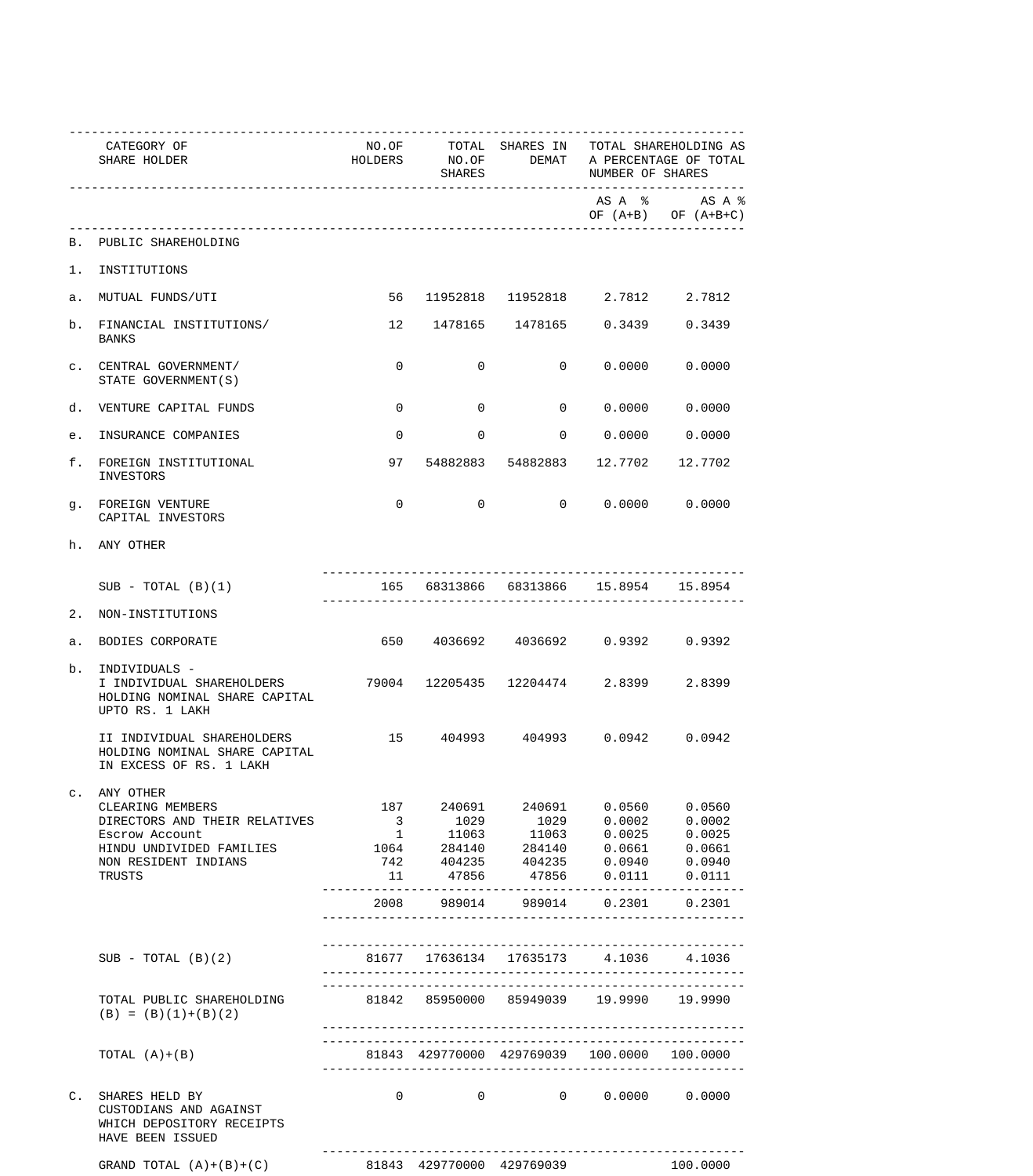| INDIAN BANK<br>(I)(b) STATEMENT SHOWING SHAREHOLDING OF PERSONS BELONGING TO THE<br>CATEGORY "PROMOTERS AND PROMOTER GROUP" - 31-Dec-2008 |                                 |       |                   |                                                                                                                                                      |  |  |  |  |  |  |
|-------------------------------------------------------------------------------------------------------------------------------------------|---------------------------------|-------|-------------------|------------------------------------------------------------------------------------------------------------------------------------------------------|--|--|--|--|--|--|
|                                                                                                                                           | SL. NO NAME OF THE SHARE HOLDER |       |                   | NUMBER OF SHARES AS A % OF TOTAL<br>SHARES NUMBER OF SHARES {i.e.,<br>GRAND TOTAL $(A)+(B)+(C)$<br>INDICATED IN STATEMENT<br>AT PARA $(I)(a)$ ABOVE} |  |  |  |  |  |  |
| -1                                                                                                                                        | PRESIDENT OF INDIA              |       | 343820000 80.0009 |                                                                                                                                                      |  |  |  |  |  |  |
|                                                                                                                                           |                                 | TOTAL | 343820000 80.0009 |                                                                                                                                                      |  |  |  |  |  |  |
|                                                                                                                                           |                                 |       |                   |                                                                                                                                                      |  |  |  |  |  |  |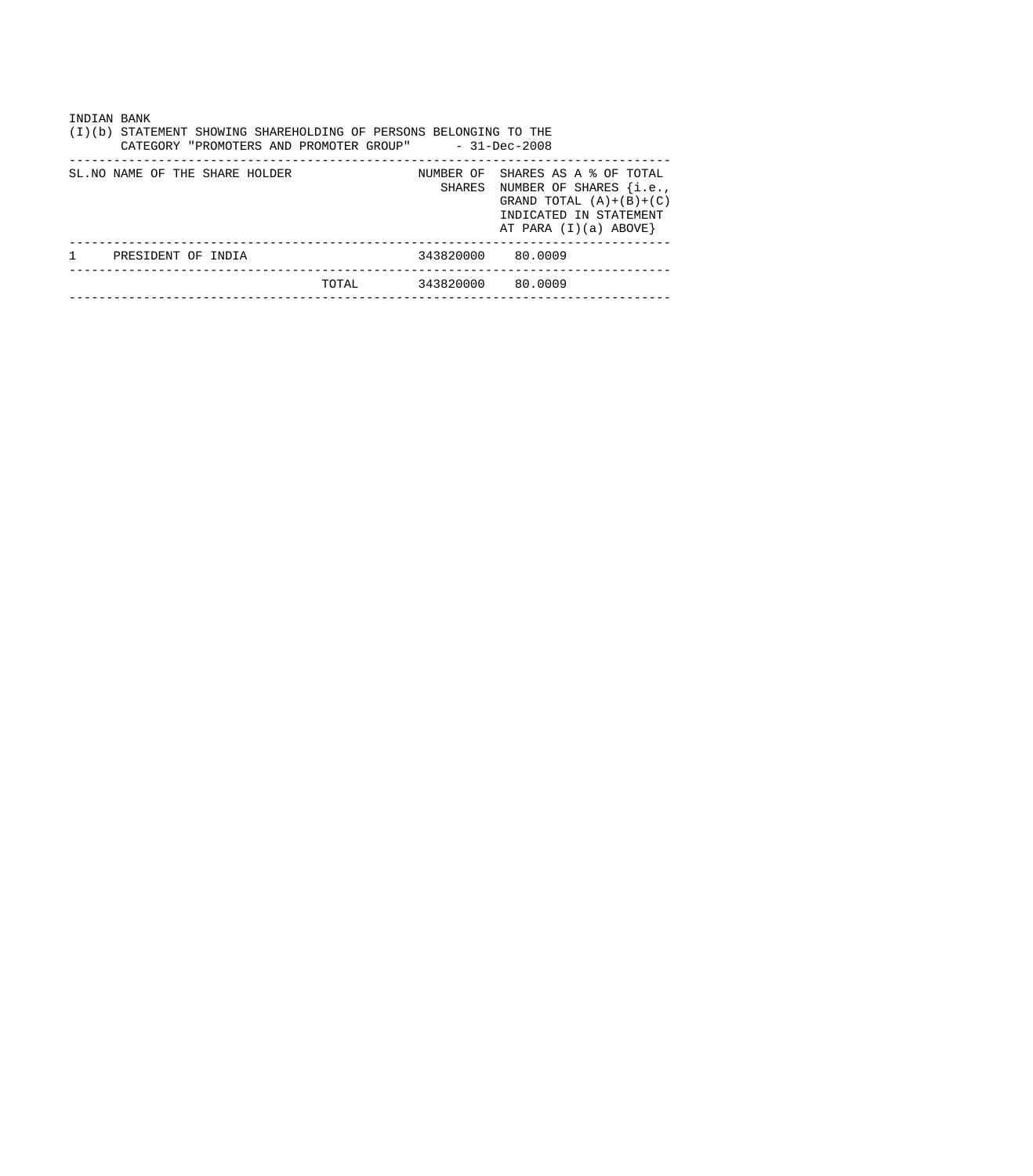| INDIAN BANK<br>(I)(c) STATEMENT SHOWING SHAREHOLDING OF PERSONS BELONGING TO THE<br>1% OF THE TOTAL<br>CATEGORY "PUBLIC" AND HOLDING MORE THAN<br>$-31 - Dec - 2008$<br>NUMBER OF SHARES |                |                                                                                                                                              |  |  |  |  |  |  |  |
|------------------------------------------------------------------------------------------------------------------------------------------------------------------------------------------|----------------|----------------------------------------------------------------------------------------------------------------------------------------------|--|--|--|--|--|--|--|
| SL. NO NAME OF THE SHARE HOLDER                                                                                                                                                          | SHARES         | NUMBER OF SHARES AS A % OF TOTAL<br>NUMBER OF SHARES {i.e.,<br>GRAND TOTAL $(A)+(B)+(C)$<br>INDICATED IN STATEMENT<br>AT PARA $(I)(a)$ ABOVE |  |  |  |  |  |  |  |
| $\mathbf{1}$<br>ARISAIG PARTNERS (ASIA) PTE LTD A/C<br>ARISAIG INDIA FUND LTD                                                                                                            | 4837833 1.1256 |                                                                                                                                              |  |  |  |  |  |  |  |
| $\mathcal{L}$<br>GOVERNMENT OF SINGAPORE                                                                                                                                                 |                | 9530127 2.2174                                                                                                                               |  |  |  |  |  |  |  |
| TOTAL.                                                                                                                                                                                   | 14367960       | 3.3431                                                                                                                                       |  |  |  |  |  |  |  |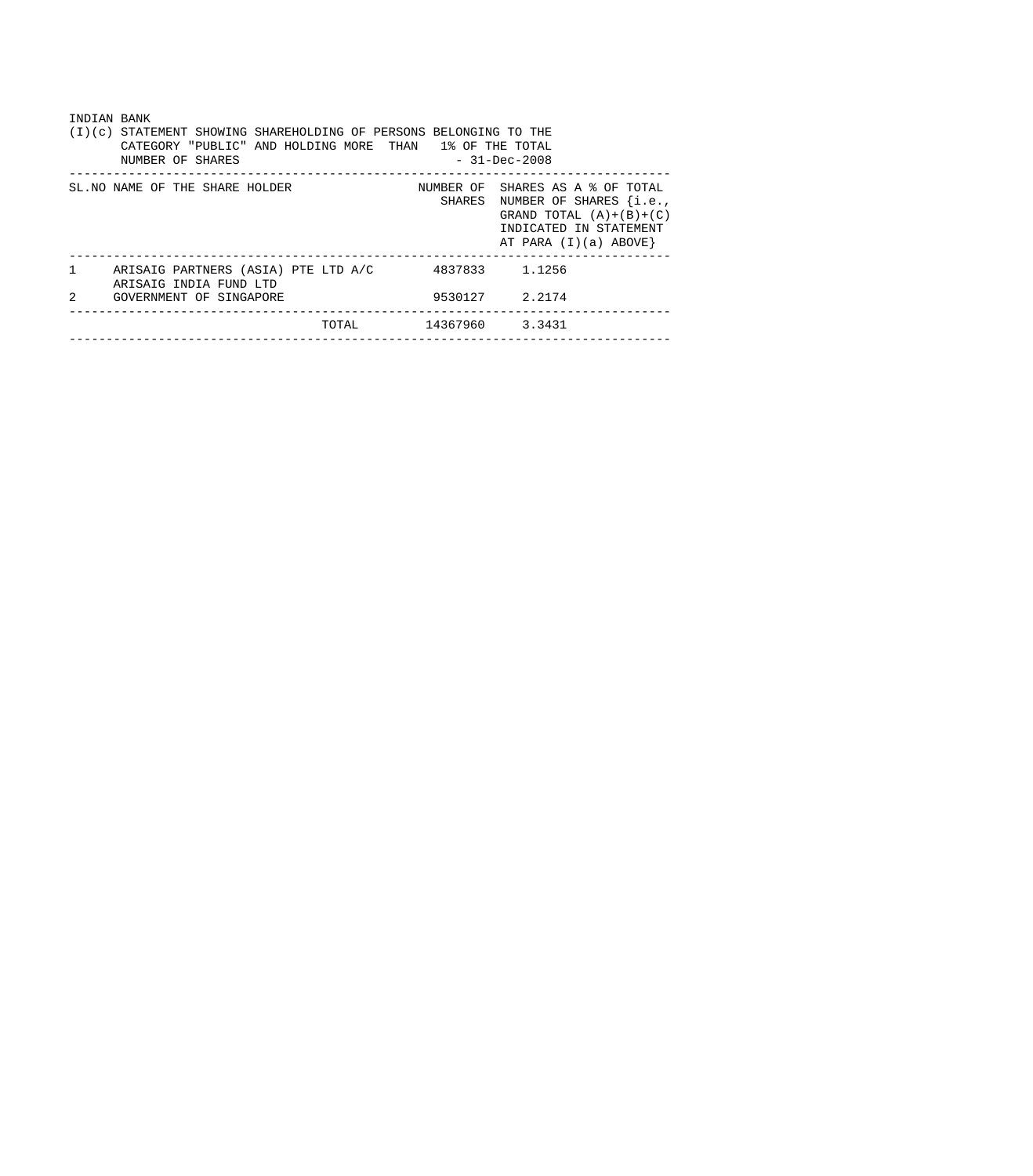| INDIAN BANK<br>STATEMENT SHOWING DETAILS OF LOCKED-IN SHARES -31-Dec-2008<br>(I)(d) |                                                        |                                  |                                                                                                                                                   |
|-------------------------------------------------------------------------------------|--------------------------------------------------------|----------------------------------|---------------------------------------------------------------------------------------------------------------------------------------------------|
| SL. NO NAME OF THE SHARE HOLDER                                                     | CATEGORY OF<br>SHAREHOLDERS<br>(PROMOTERS /<br>PUBLIC) | NUMBER OF<br>LOCKED IN<br>SHARES | LOCKED-IN SHARES AS A %<br>OF TOTAL NUMBER OF SHARES<br>{i.e., GRAND TOTAL<br>$(A)+(B)+(C)$ INDICATED IN<br>STATEMENT AT PARA $(I)(a)$<br>ABOVE } |
| PRESIDENT OF INDIA                                                                  | Promoters                                              | 85954000                         | 20.0000                                                                                                                                           |
| TOTAL                                                                               |                                                        | 85954000                         | 20.0000                                                                                                                                           |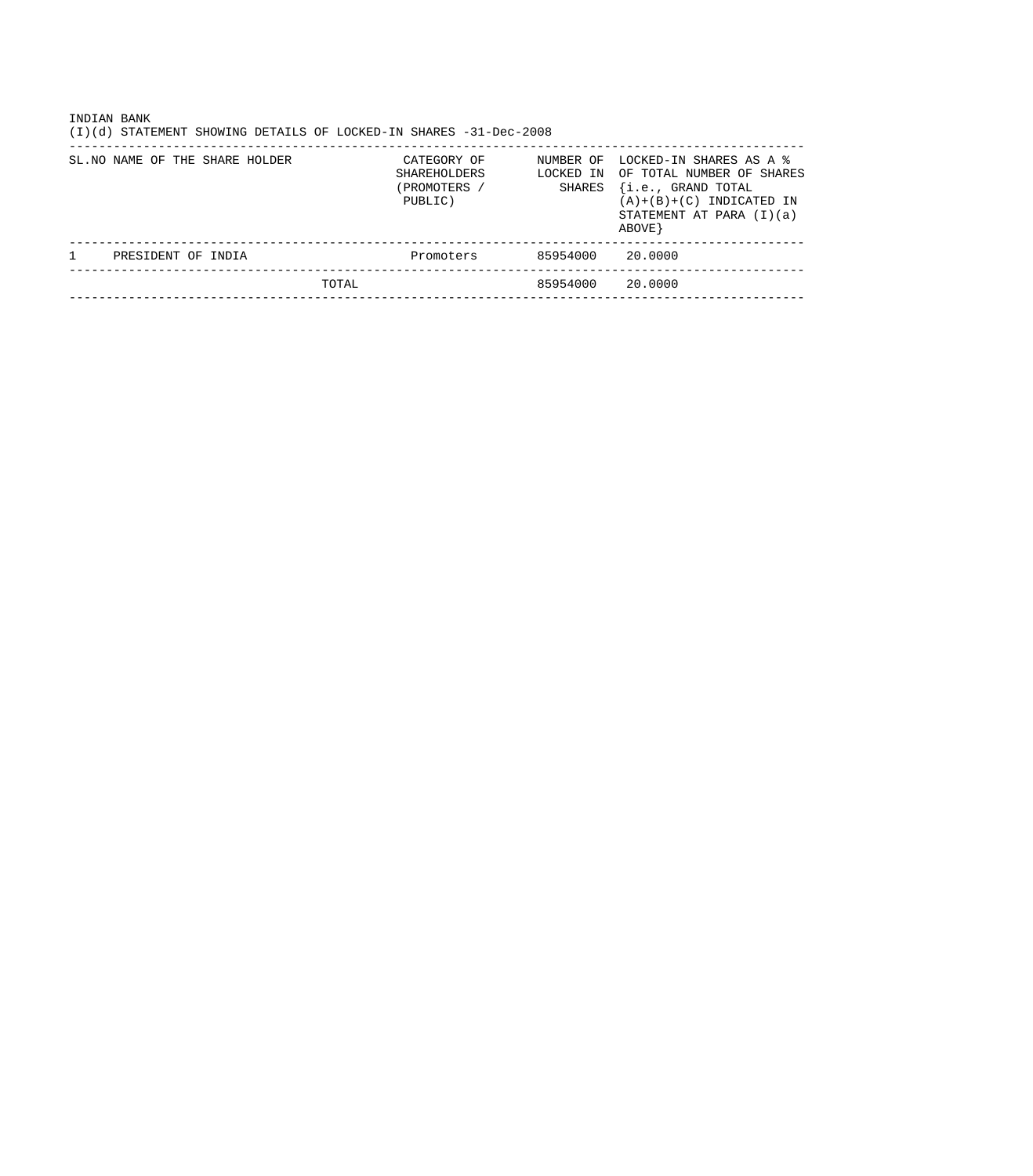|       | INDIAN BANK<br>(II)(a) STATEMENT SHOWING DETAILS OF DEPOSITORY RECEIPTS (DRs) - 31-Dec-2008 |                                 |                                                                |  |         |                                                                                     |                                                                |  |
|-------|---------------------------------------------------------------------------------------------|---------------------------------|----------------------------------------------------------------|--|---------|-------------------------------------------------------------------------------------|----------------------------------------------------------------|--|
| SL.NO | TYPE OF<br>OUTSTANDING DR<br>(ADRs, GDRs,<br>$SDRs, etc.$ )                                 | NUMBER OF<br>OUTSTANDING<br>DRs | NUMBER OF<br>SHARES<br><b>UNDERLYING</b><br>OUTSTANDING<br>DRs |  | ABOVE } | SHARES {i.e., GRAND TOTAL<br>$(A)+(B)+(C)$ INDICATED IN<br>STATEMENT AT PARA (I)(a) | SHARES UNDERLYING OUTSTANDING<br>DRS AS A & OF TOTAL NUMBER OF |  |
|       |                                                                                             | NIL                             |                                                                |  |         |                                                                                     |                                                                |  |